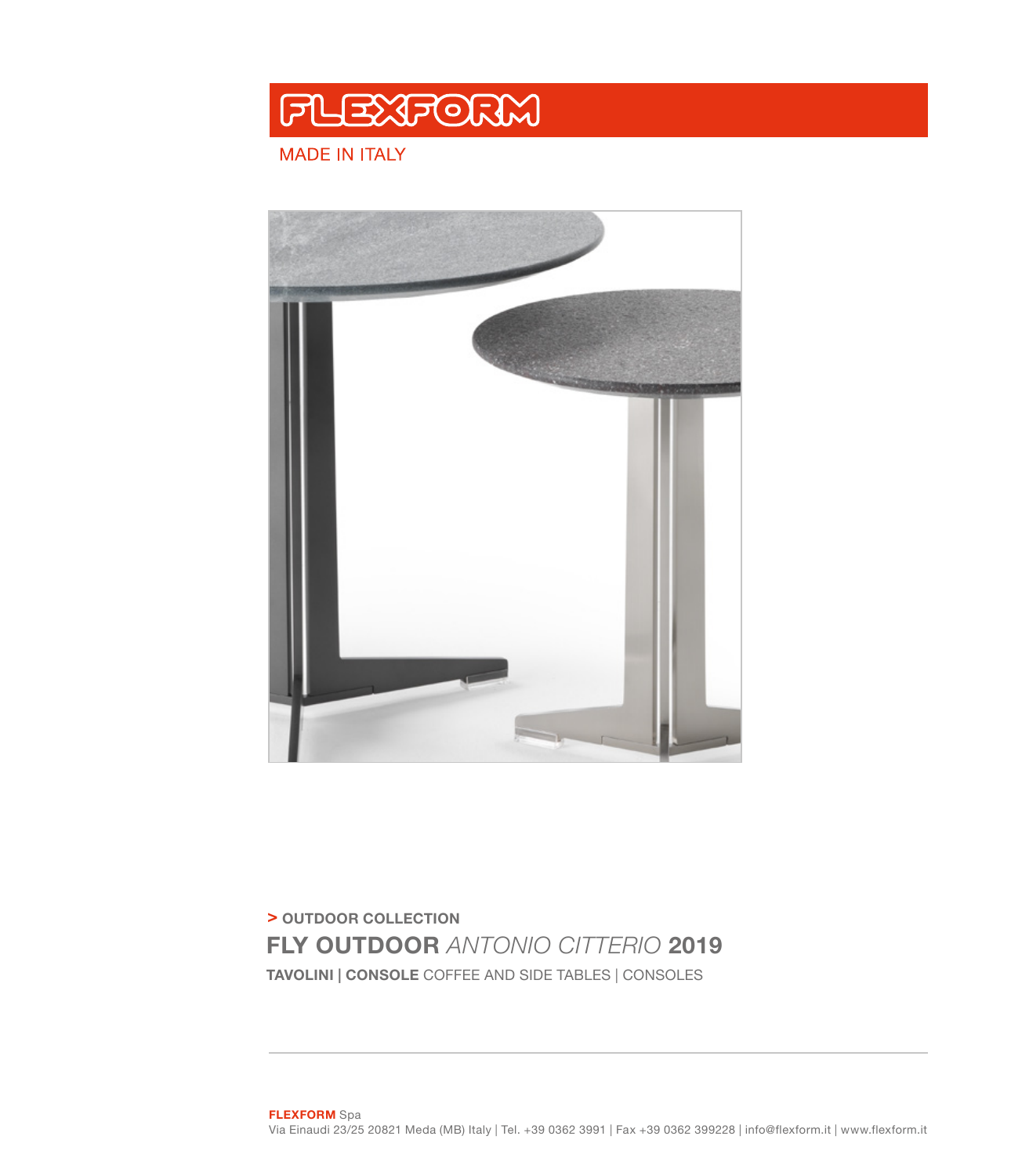## **FLY OUTDOOR** *| ANTONIO CITTERIO |* **2019**

**TIPOLOGIE** TAVOLI - TAVOLINI/CONSOLLE **PRODOTTO** TAVOLINO

**STRUTTURA** IN ACCIAIO INOX 316 NELLE FINITURE ELETTROLUCIDATO O VERNICIATO A FORNO CON POLVERI EPOSSIDICHE NEI COLORI BIANCO 100, ROSSO VINO 405, VERDE KAKI 705, BRUNITO **PIANO** IN PIETRA NELLE TIPOLOGIE LAVICA, PORFIDO, CARDOSO, BEOLA ARGENTATA. PIANO TAVOLI 180X100-200X100-240X100-300X100 IN LEGNO MASSELLO DI IROKO NELLE FINITURE NATURALE, TINTO GRIGIO, LACCATO BIANCO E BARRE IN ACCIAIO 316 **PIEDI** IN MATERIALE TERMOPLASTICO **COVER** IN MATERIALE IDROREPELLENTE. LA COVER È A RICHIESTA CON SUPPLEMENTO DI PREZZO

**CATEGORIES** TABLES - COFFEE TABLES/SIDE TABLES/CONSOLES **PRODUCT** COFFEE TABLE

**STRUCTURE** IN STAINLESS STEEL 316 WITH ELECTROPOLISHED OR EPOXY-POWDER-COATED FINISH IN WHITE 100, WINE RED 405, KHAKI GREEN 705, OR BURNISHED

**TOP** IN THE FOLLOWING TYPES OF STONE: LAVA STONE, PORPHYRY, CARDOSO, BEOLA ARGENTATA.

TABLE TOPS 180X100-200X100-240X100-300X100 IN SOLID IROKO WOOD WITH NATURAL FINISH, STAINED GREY, OR LACQUERED WHITE FINISH, WITH STAINLESS STEEL 316 SUPPORT BARS

**FEET** IN THERMOPLASTIC MATERIAL **COVER** IN WATER-REPELLENT MATERIAL.

THE COVER IS UPON REQUEST, WITH UPCHARGE

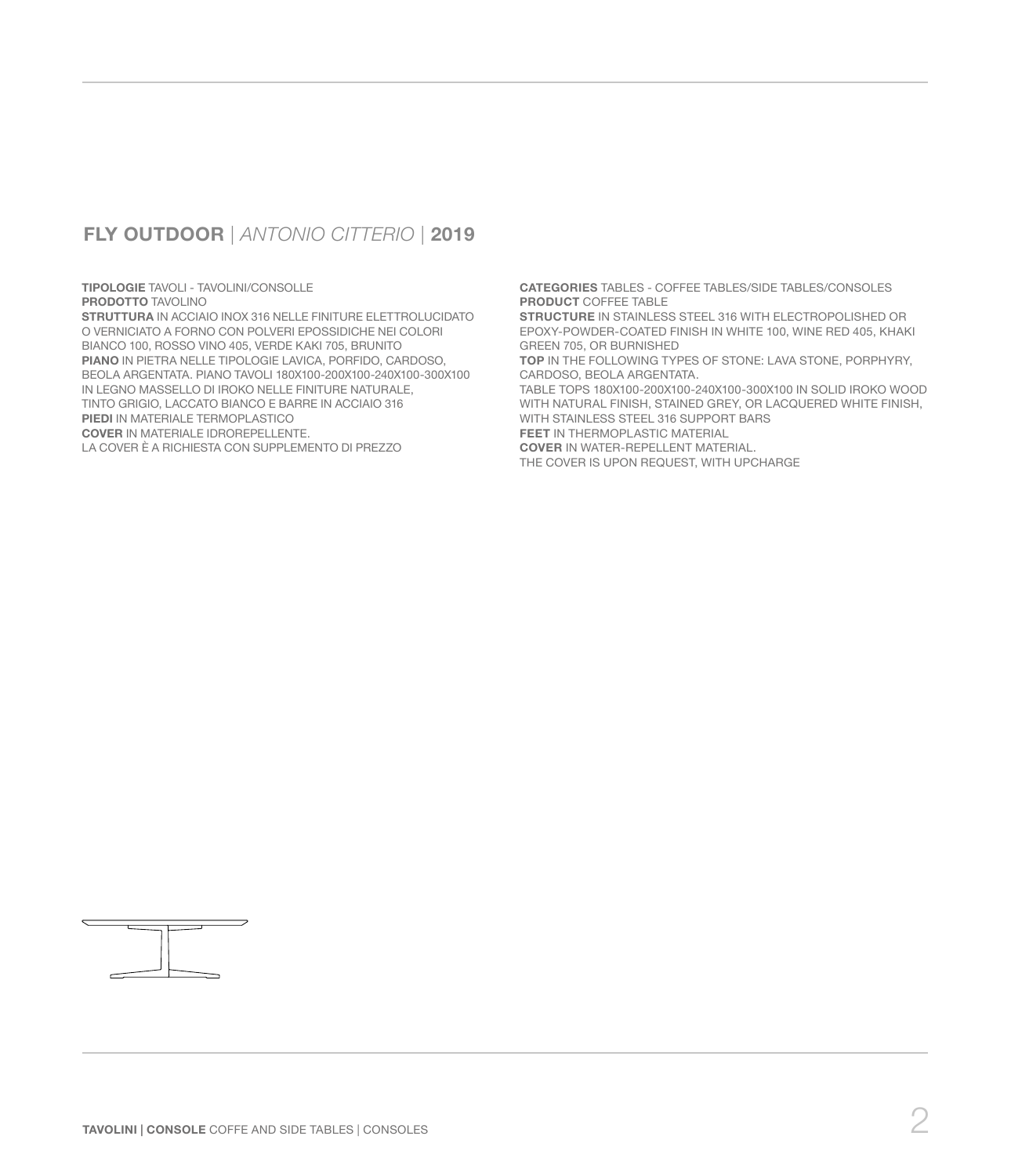